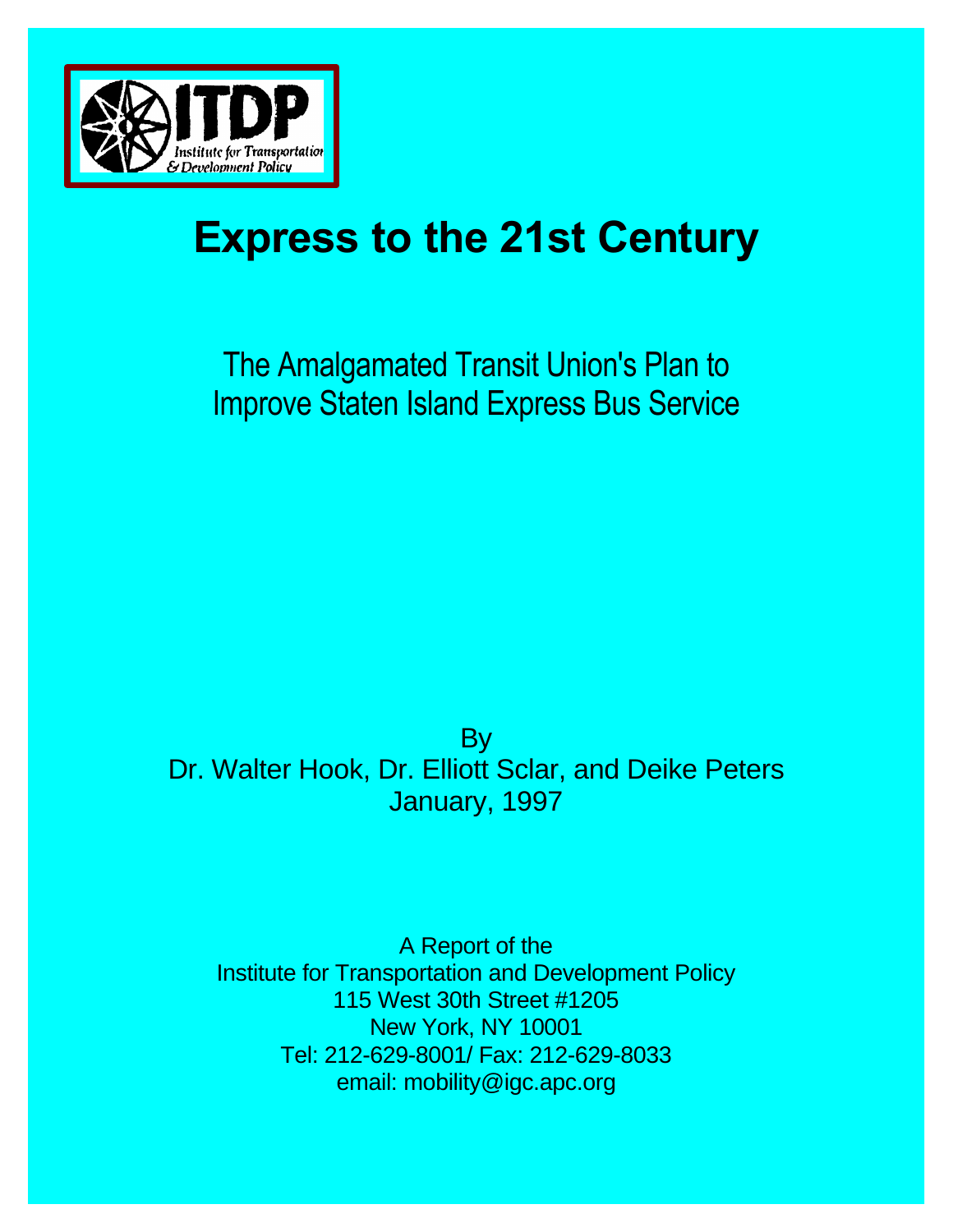# **EXPRESS TO THE 21ST CENTURY**

#### **EXECUTIVE SUMMARY**

The Amalgamated Transit Union, representing the workers of New York City Transit's Staten Island Express Bus (SIEB) services, have proposed a plan to improve Staten Island Express Bus services. The plan envisions introducing exclusive bus/high occupancy vehicle lanes between Staten Island and Manhattan, switching to larger and faster vehicles, and reducing the fare from \$4.00 per trip to \$2.00. This report concludes that if the entire plan were implemented as proposed, it would net the City of New York benefits worth \$29.49 million per year, or \$348.75 million in total. These benefits take the form of money and travel time saved by commuters, and reduced environmental and safety costs, many of which would be reflected in increased property values. The report also concludes that the Metropolitan Transportation Authority would 'break even,' as the revenues lost due to the fare reduction would be recovered by reductions in operating costs made possible by faster trips into Manhattan, increasing ridership, and other measures. The entire plan would also reduce the level of subsidies per Staten Island Express Bus passenger by 20%.

While we have used figures provided by the Transit Authority to estimate the level of subsidy on SIEB services, we cannot attest to their validity, as the authors received insufficient information from the Transit Authority to corroborate or refute their estimates. The report concludes that whatever the factual basis of the estimated level of subsidy to SIEB service of \$6.50 per trip, the proposed plan would reduce the subsidy per trip by 20%. Furthermore, subsidy per trip is an inappropriate method of comparing the efficiency of SIEB service with other public transport services in New York City. Being a long distance service where the average trip length is several times that of the average MTA trip, subsidies per trip are not surprisingly higher. SIEB services outperform MTA bus-system averages if compared based on the level of cost recovery or on a subsidy per passenger kilometer traveled basis.

We have found a startling disparity in the level of capital subsidy and investment both per rider and per capita when comparing Staten Island's share of the transit authority's budget to corresponding figures for the other four boroughs. For example, each Staten Island resident receives only \$30 in MTA capital expenditures per year, while the rest of the City receives \$190.44 per capita. Staten Island public transit riders receive only \$0.39 per rider in annual capital investment, compared to an annual city-wide average of \$0.87.

The Union's plan also suggests the use of currently employed MTA drivers to provide paratransit services. This could potentially be accomplished with a net savings to the Transit Authority.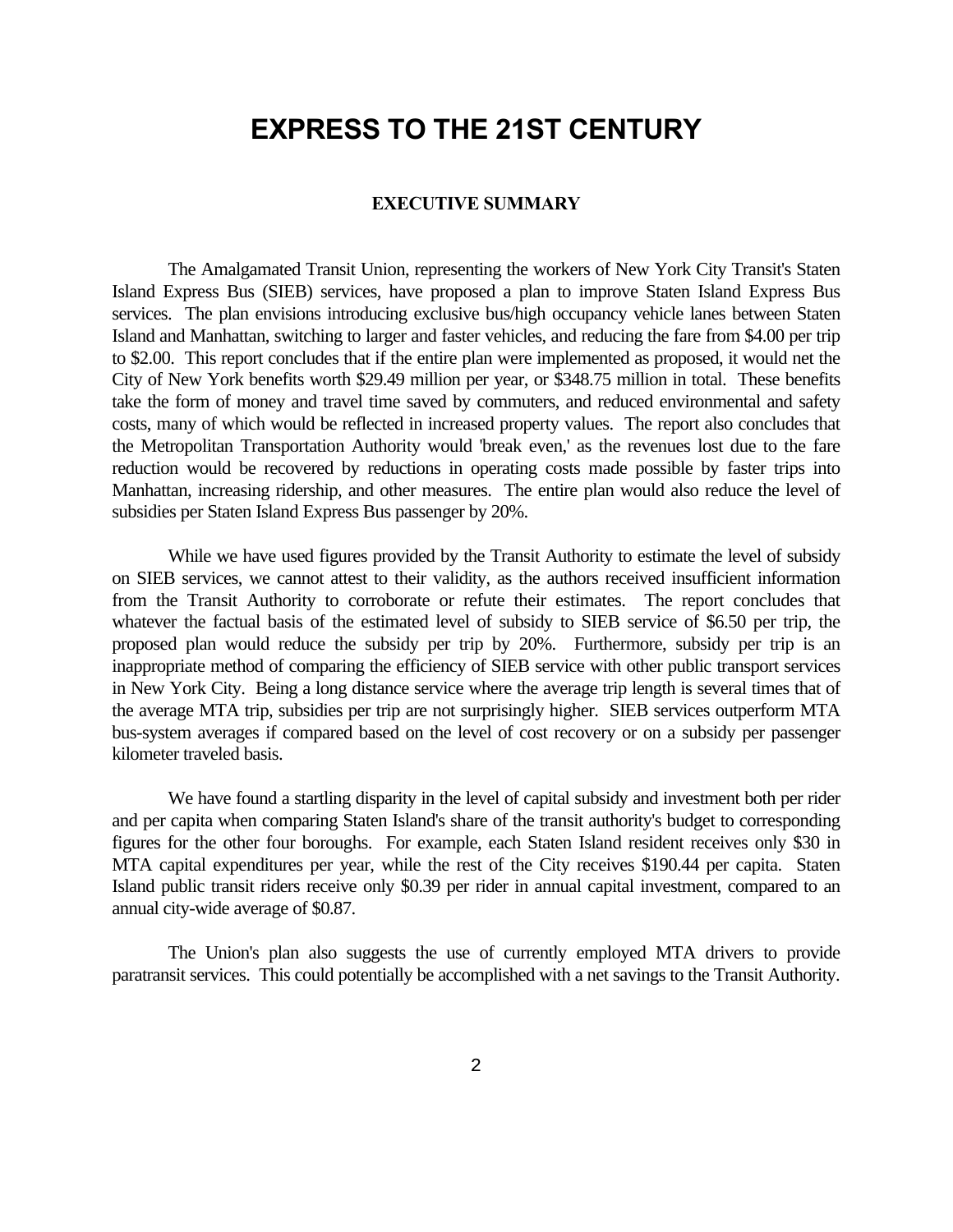# **TABLE OF CONTENTS**

| I. Introduction                                                                                                      | p.1             |
|----------------------------------------------------------------------------------------------------------------------|-----------------|
| II. Background on Staten Island Travel Patterns and<br><b>Prospects for Regional Economic Growth</b>                 | p.2             |
| <b>III. Benefits and Costs of the Planned Exclusive Bus Lanes</b>                                                    | p.5             |
| a. Benefits<br>b. Costs                                                                                              | p. 5<br>p. 7    |
| IV. Benefits of the Reduction of the Staten Island Express<br><b>Bus Fare from \$4.00 to \$2.00</b>                  | p. 8            |
| a. Benefits<br>b. Costs                                                                                              | p. 8<br>p. 9    |
| V. Benefits of the Introduction of Bigger and Faster Buses                                                           | p.9             |
| a. Benefits<br>b. Costs                                                                                              | p. 9<br>p. $10$ |
| VI. Other Possible Cost Savings on Staten Island Express<br><b>Bus Services</b>                                      | p. 10           |
| <b>VII. Environmental and Safety Benefits of the Full Plan</b>                                                       | p. 11           |
| VIII. The Impact of the Plan on the MTA's Budget<br>and the Level of Subsidies to Staten Island Express Bus Services | p. 12           |
| <b>IX. Conclusion</b>                                                                                                | p. 13           |
| X. Sources                                                                                                           | p. 15           |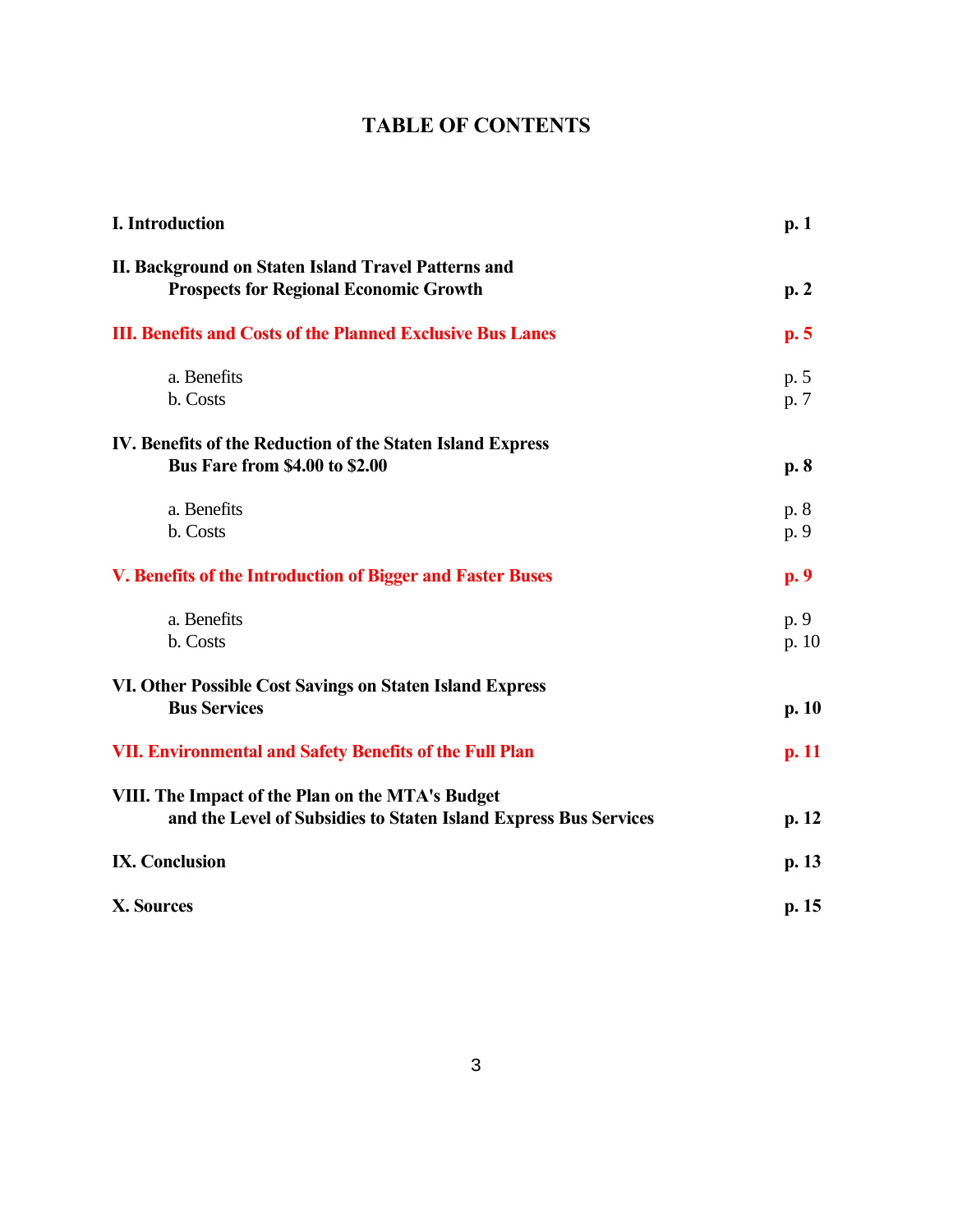# **EXPRESS TO THE 21ST CENTURY**

# THE ATU PLAN TO IMPROVE STATEN ISLAND EXPRESS BUS SERVICE<sup>1</sup>

#### **Introduction**

 $\overline{\phantom{0}}$ 

The Amalgamated Transit Union (ATU) has developed a broad-based proposal to better serve the mobility needs of Staten Islanders. The plan envisions reducing the current fare on Staten Island Express Bus (SIEB) service from Staten Island to Manhattan from \$4.00 to \$2.00. The fare reduction would be made possible by two main cost-cutting measures: the introduction of express bus lanes on critical congested areas along the route to Manhattan, perhaps including local roads in Staten Island such as Capodanno Boulevard, on the Staten Island Expressway (SIE), on the Verrazano Narrows Bridge, (VNB) and utilizing the bus/taxi/HOV lane under construction on the Gowanus Expressway. Also included are plans to switch to larger and faster buses, and a handful of other cost savings and revenue generating measures.

The current plan would benefit Staten Islanders by reducing their travel costs and travel times, and increasing the value of their property. By significantly increasing bus ridership and more efficiently allocating scarce available road space between Staten Island and Manhattan, it would also reduce the level of traffic congestion, and improve the New York City environment. It would also improve the viability of the Manhattan Central Business District which has been losing jobs to other areas.

Many recent transit developments, such as fare increases and service frequency reductions, have reduced ridership on the MTA system and increased the number of people driving their cars. These changes have had enormous uncounted external costs. Every New Yorker spends more time waiting for buses and subways than they did in the past, and this wasted time has a real value that is reflected in lower real estate values and loss of investments into new jobs in the region. Each additional passenger who switches from the transit system to a private car increases the level of congestion on our already crowded streets, and the level of air pollution in our communities. As New York City is in 'Severe' non-compliance with Clean Air Act regulations on ozone, which are likely to be further tightened in 1997, New York stands to lose hundreds of millions of dollars in Federal Government funds unless we clean up our air. By significantly increasing bus ridership, the proposed ATU plan would move New York back in the right direction.

Currently, among New York City residents, Staten Islanders have the most expensive transit costs to Manhattan. Many Staten Islanders are living in three fare zones, having to take a local bus or the Staten Island Railroad to the Staten Island Ferry and then switch to subway in Manhattan. Rush hour travel times from some parts of Staten Island are over 2 hours. By contrast, most residents in other boroughs live in a one or two fare zone to the Manhattan CBD. With the recent MTA decision

<sup>1</sup> . **This report was prepared by Dr. Walter Hook and Deike Peters of the Institute for Transportation Policy under the supervision of Dr. Elliot Sclar of Columbia University, at the request of the Amalgamated Transit Union.**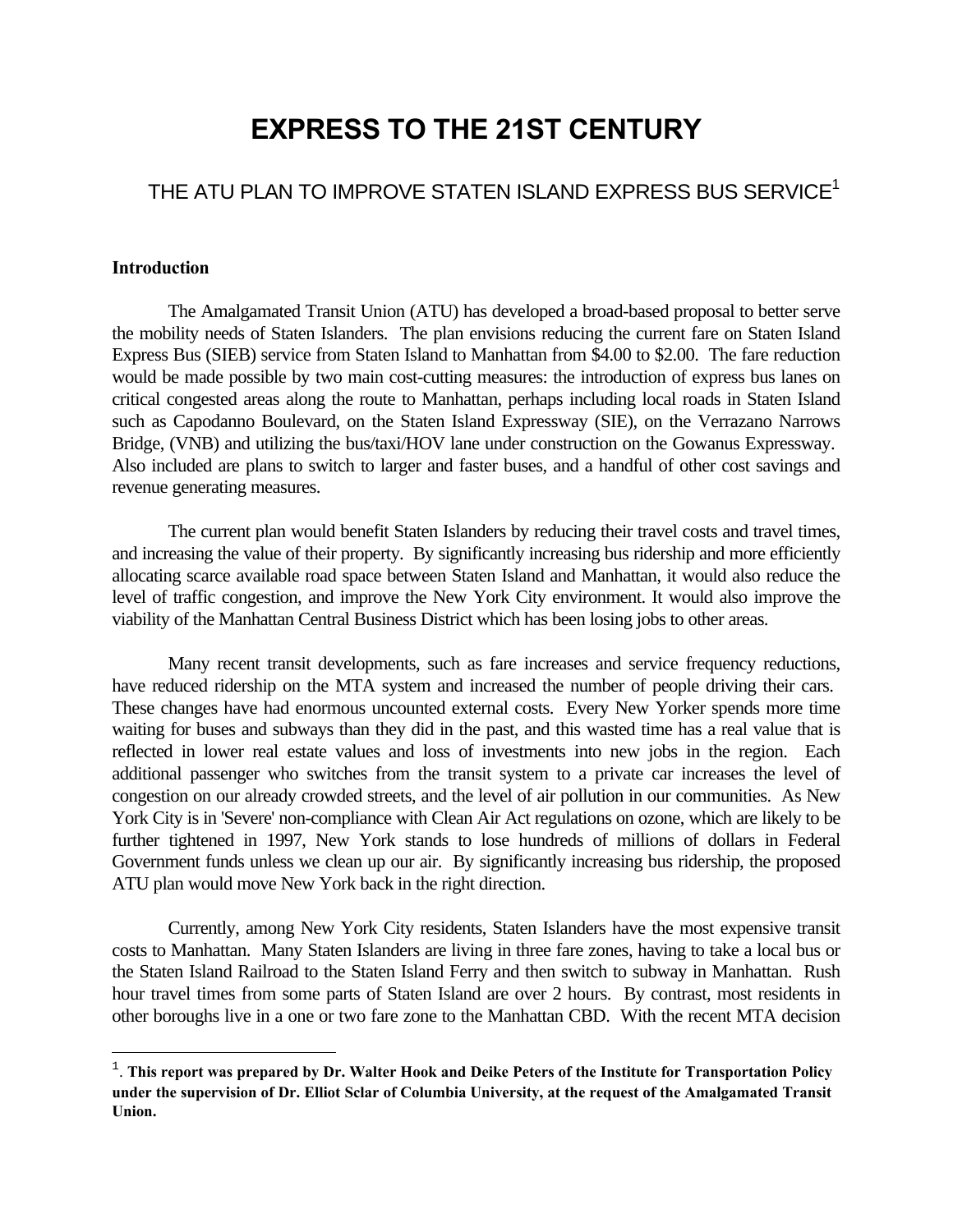to allow free transfers from bus to subway, reducing all two fare zones down to one fare, residents of all other boroughs will benefit. On Staten Island, however, which has no subway, only a handful of commuters will benefit. Many Staten Islanders from the Mid-Island and the South Shore have no other viable option than taking the SIEB service. While the MTA argues that the express bus service prices were not increased by 20% in 1995, unlike the subway and local bus passengers, express bus service serves de-facto three fare zones. Unlike other multiple-fare zone customers, however, which will receive a 50% reduction in their fare, SIEB customers will receive minimal reductions unless the ATU plan is implemented.<sup>2</sup>

The fare reduction plan, including the buslanes, would add \$1000 in cash and \$2187 in saved travel time a year to each of the 8000 daily express bus passengers' annual income, saving borough residents \$24.80 million a year. On top of this, the plan would result in \$1.01 million in annual environmental and safety benefits, which would be reflected in better quality of life, lower health care costs, and higher property values. The entire plan would yield an annual net benefit of \$29.326 million a year to New Yorkers, which has an estimated net-present value of \$345 million. Furthermore, the plan would be revenue-neutral for the MTA, with all loss of revenue from the fare reduction made up for by the proposed cost saving and revenue-generating measures. The plan would also greatly improve the operating efficiency Staten Island Express Bus (SIEB) services, reducing the per passenger subsidies by 20%. Thus, the improvements would more than compensate for the revenue lost from the fare reduction. (See Table I)

#### **Background on Staten Island Travel Patterns and Prospects for Regional Economic Growth**

The recently released Transit Needs Assessment Study for Staten Island (21) commissioned by the New York City Transit Authority summarizes travel trends in Staten Island. Unlike the rest of New York City, where employment fell by 6.3% between 1970 and 1995, and population grew at only 3.9% in the same period, jobs located in Staten Island increased at the rapid rate of 115% from 1970 to 1995, and population increased by 28.6% (21) According to projections, population on Staten Island is expected to grow another 24% by 2010, and employment to increase at a similar rate. The NYCTA also projects that this increase in population will translate into a 24% increase in travel by all modes. (21)

Most Staten Islanders are traveling to work to other points in Staten Island (43%), with Manhattan (31.4%), Brooklyn (14.6%) and New Jersey (6.2%) the next most important destinations. Trips to Brooklyn increased by 50% from 1980 to 1990, and trips to Manhattan increased by 5% in real terms from 1980 to 1990. Trips within Staten Island grew by 25% in the same period. Thus, a further growth in trips from Staten Island to Brooklyn and Manhattan of at least 24% can be expected by the year 2010. (21)

<sup>2</sup> . Staten Islanders will only benefit from the planned offer of 11 trips for 10 fares which the MTA plans to introduce systemwide in 1998.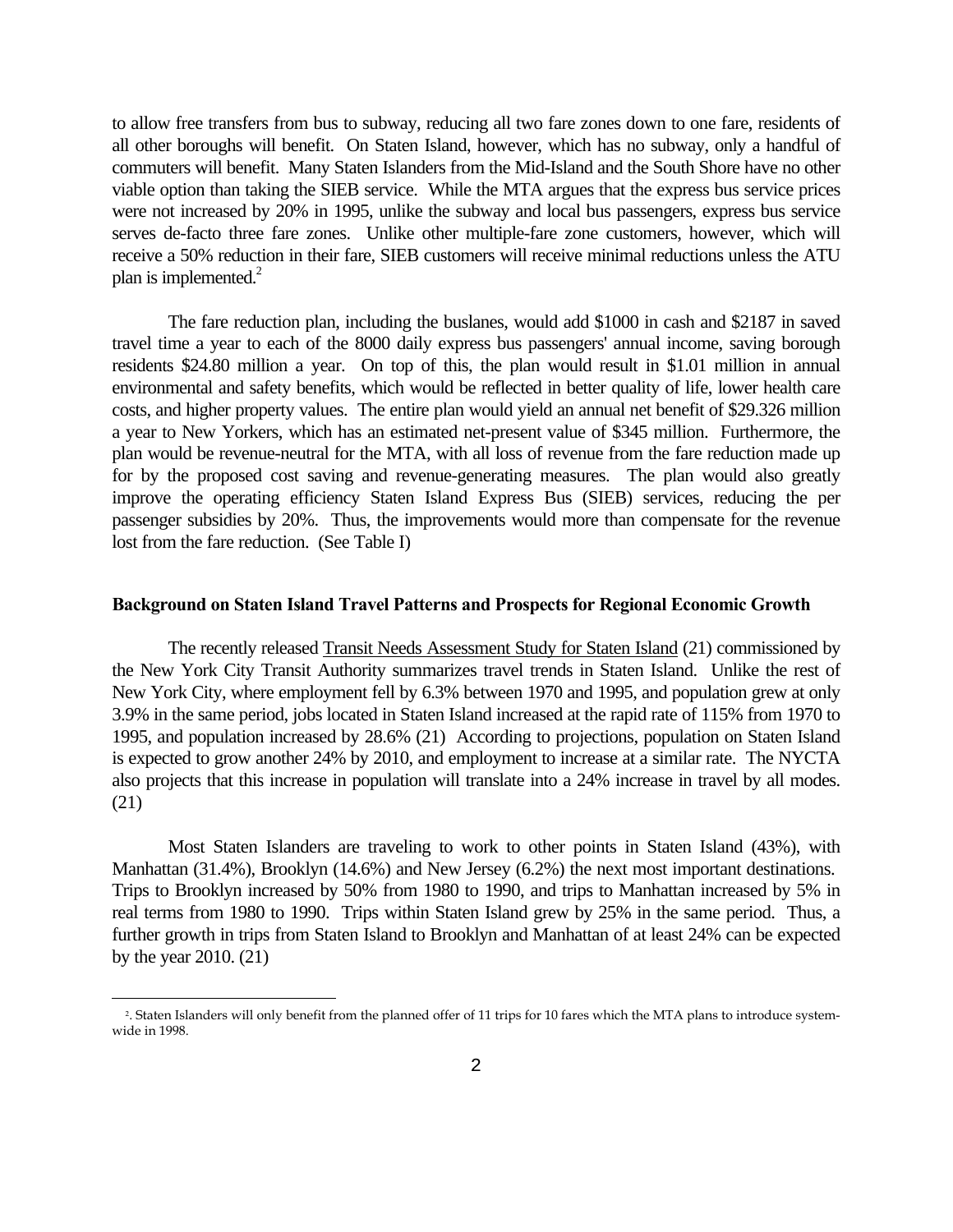There are currently only four routes into Manhattan from Staten Island: the Staten Island Ferry (SIF), the VNB through Brooklyn to Lower Manhattan, and the Goethals Bridge up the New Jersey Turnpike and through the Lincoln Tunnel to Mid-Town, and the Bayonne Bridge up the New Jersey Turnpike and through the Holland Tunnel to Lower Manhattan. An increasing number of private and now public express buses are being routed over the Goethals route, which because of the new high occupancy vehicle (HOV) lanes on the New Jersey Turnpike and the exclusive bus lane through the Lincoln Tunnel, is saving passengers 20 to 40 minutes per trip.(13) Some 28% of the trips to Manhattan and 87% of the trips to Brooklyn are by private car, and the share of riders making the trip by private car is increasing every year. The Staten Island Ferry, which is used by pedestrians and people connecting to and from public transit, has been consistently losing ridership, from 74,000 weekday riders in 1989 to around 60,000 riders this year, a decline of 19% in just six short years.(21) The continuous decline in traffic is largely the result of the slow travel speeds on the ferry and the need to connect to other modes of travel on either end, creating a costly three-fare zone commute for some travelers.

The only other viable option for public transit commuters wishing to make the trip from Staten Island to Manhattan is SIEB service. Ridership on express bus services has also declined, by about 25% since 1985,(21) as passengers switch to private automobiles, worsening congestion.

Staten Island express bus service and automobile trips both rely on the SIE, the VNB, and the Gowanus Expressway to reach Manhattan and Brooklyn. As ridership on the Ferry has declined, traffic on the SIE, VNB, and Gowanus has grown, contributing to the traffic between New Jersey, Long Island, and Lower Manhattan which is also growing. Traffic on the VNB was increasing consistently at about 1.5% a year throughout the 1980s, growing by 34% from 1980 to 1990.(9) While traffic slowed in the early 1990s due to the downturn in the economy, it has risen again. According to the MTA, traffic on the VNB has 'stabilized' at 'about 30 million vehicles per year,' or around 176,000 vehicles per day. This 'stabilization' of ridership is primarily the result of congestion along the route, particularly at the VNB toll plaza, along the SIE and now along the Gowanus where construction of the first link of the HOV lane is likely to snarl traffic for the next 13 months or more. With 175,000 vehicles traveling this corridor a day, it is approaching its maximum carrying capacity (volume/flow ratio) at peak hours, given the current free vehicle access to all lanes. Once on the VNB, traffic is still slightly below capacity, as the bridge has 6 lanes, while the surrounding highways have only 3 lanes. According to the MTA,

"With projections of population growth and increased development over the next two decades, these conditions can be expected to become far more severe if no improvements are built. Volumes on the Staten Island Expressway (SIE) between the Verrazano-Narrows Bridge (VNB) and Manor Road may rival the highest volumes per lane on freeways anywhere." (20, p. ES-3)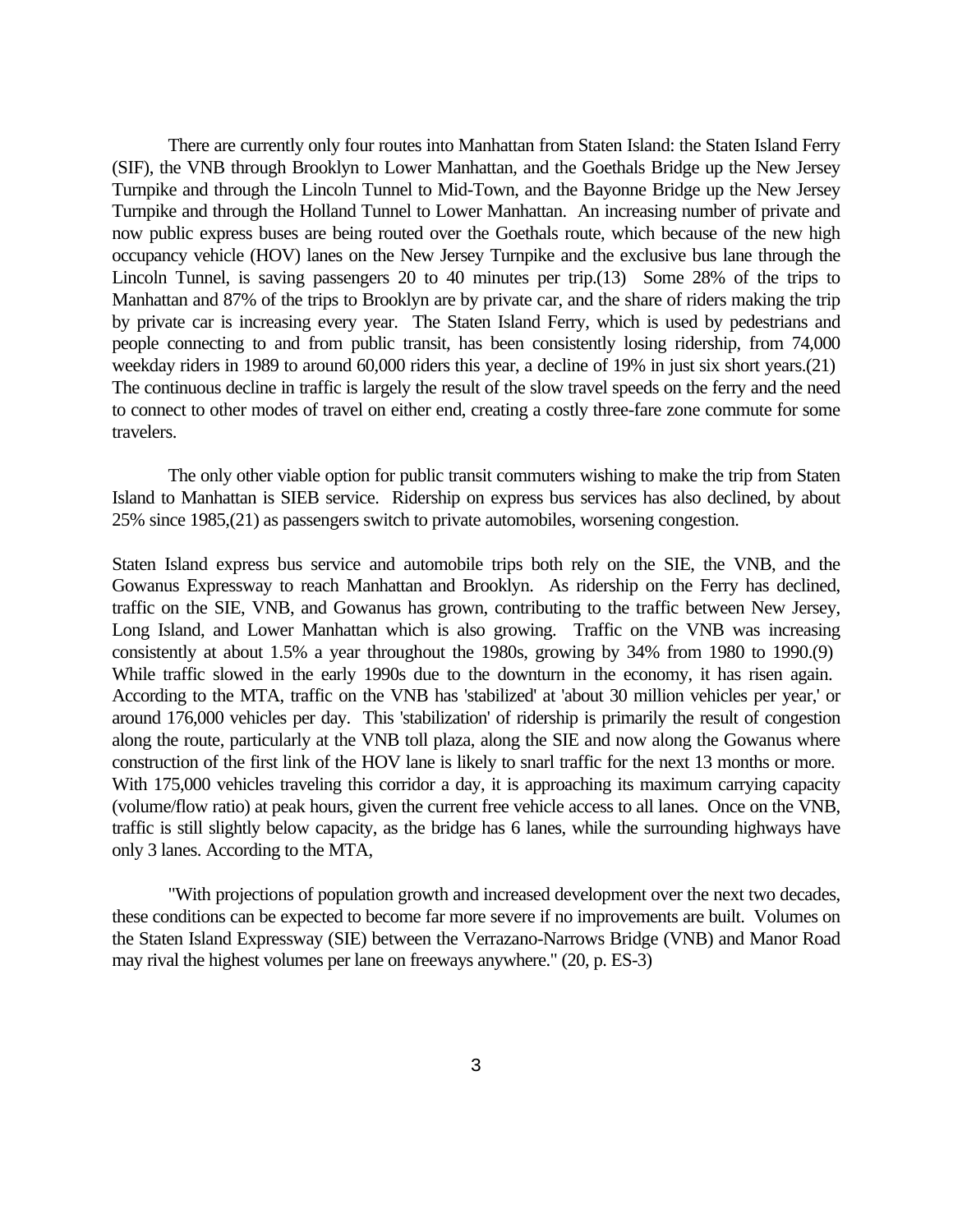### **Table I COSTS AND BENEFITS OF PROPOSED ATU EXPRESS BUS IMPROVEMENT PROGRAM**

|                                                       | <b>ANNUAL</b><br><b>BENEFIT</b><br>(COST)<br>millions | <b>NET PRESENT</b><br><b>VALUE BENEFIT</b><br>(COST)<br>millions | <b>ANNUAL MTA</b><br><b>FINANCIAL</b><br><b>BENEFITS</b><br>(COSTS)<br>millions |
|-------------------------------------------------------|-------------------------------------------------------|------------------------------------------------------------------|---------------------------------------------------------------------------------|
| <b>I. EXCLUSIVE BUS LANES</b>                         |                                                       |                                                                  |                                                                                 |
| a. Congestion Reduction/                              |                                                       |                                                                  |                                                                                 |
| <b>Construction Saved</b>                             | n.a.                                                  | n.a.                                                             | n.a.                                                                            |
| b. Costs of Construction                              | n.a.                                                  | n.a.                                                             | n.a.                                                                            |
| c. Travel Time Saved                                  | \$17.5                                                | \$205.82                                                         | $\overline{0}$                                                                  |
| d. Revenue from Ridership                             | \$0.875                                               | \$10.29                                                          | \$0.88                                                                          |
| Increase                                              |                                                       |                                                                  |                                                                                 |
| e. Increased Cost of Servicing                        | $(\$2.77)$                                            | $(\$24.89)$                                                      | $(\$2.77)$                                                                      |
| <b>New Riders</b>                                     |                                                       |                                                                  |                                                                                 |
| f. Reduced MTA Operating Costs                        | \$8.75                                                | \$102.25                                                         | \$8.75                                                                          |
| <b>Sub Total</b>                                      | \$24.80                                               | \$293.47                                                         | \$6.86                                                                          |
|                                                       |                                                       |                                                                  |                                                                                 |
| <b>II. REDUCTION OF FARE FROM \$4.00 TO \$2.00</b>    |                                                       |                                                                  |                                                                                 |
| a. Money Saved by SIEB Riders                         | \$8.00                                                | \$94.09                                                          |                                                                                 |
| b. Money Lost by MTA                                  | $(\$7.67)$                                            | $(\$90.14)$                                                      | $(\$7.66)$                                                                      |
| c. Cost of Accommodating New                          | (\$1.02)                                              | (\$11.95)                                                        | \$1.02)                                                                         |
| <b>Riders</b>                                         |                                                       |                                                                  |                                                                                 |
| <b>Sub Total</b>                                      | (S0.68)                                               | (S8.00)                                                          | (S8.68)                                                                         |
| <b>III. INTRODUCTION OF BIGGER &amp; FASTER BUSES</b> |                                                       |                                                                  |                                                                                 |
| a. Reduction in Operating Costs                       | \$1.63                                                |                                                                  | \$1.63                                                                          |
| b. Increased Customer Revenues                        | \$0.42                                                |                                                                  | \$0.42                                                                          |
| c. Saved Travel Time                                  | \$2.63                                                |                                                                  |                                                                                 |
| d. Capital Cost of Bus Purchase                       | $(\$0.32)$                                            |                                                                  | (\$0.32)                                                                        |
| e. Advertising Revenues                               | n.a.                                                  | n.a.                                                             | \$0.09                                                                          |
| <b>Sub Total</b>                                      | \$4.36                                                | \$51.28                                                          | \$1.82                                                                          |
| <b>IV. ENVIRONMENTAL AND SAFETY BENEFITS</b>          |                                                       |                                                                  |                                                                                 |
| a. Environmental & Noise Benefits                     | \$0.28                                                | \$3.42                                                           | $\theta$                                                                        |
| b. Safety Benefits                                    | \$0.73                                                | \$8.58                                                           | $\boldsymbol{0}$                                                                |
| <b>Sub Total</b>                                      | \$1.01                                                | \$12.00                                                          | $\boldsymbol{0}$                                                                |
| <b>TOTAL PROPOSAL IMPACTS</b>                         | \$29.49                                               | \$348.75                                                         | $\boldsymbol{0}$                                                                |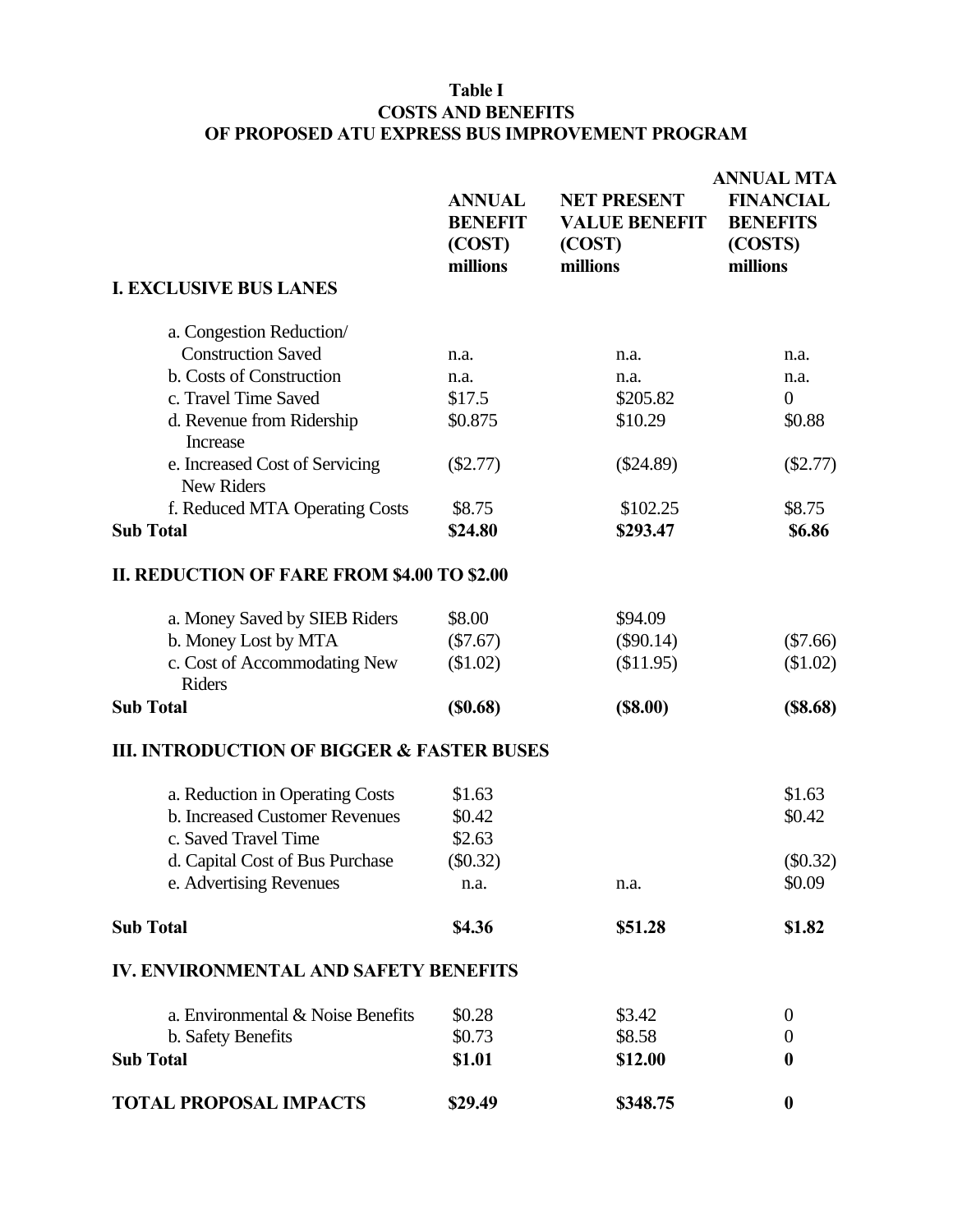<span id="page-7-0"></span>There are several ways to accommodate the projected growth of traffic in the region. The first is to expand usage of the Staten Island Ferry. While this may be viable for some residents, it will do nothing for Staten Islanders who's residences are not proximate to ferry services. The second, which is also being contemplated, is to create additional high speed ferry services. While these have proven to be viable with government subsidies for related facilities, they tend to serve a small, elite portion of the commuting public with little impact on the general traffic pattern. The third is to speed up the toll collection process on the VNB. The recent introduction of EZ passes may help to mitigate this bottleneck as the EZ passes gains greater market acceptance. This will help the VNB bottleneck, but do nothing for serious congestion along the SIE and the Gowanus. The fourth is to expand the physical capacity of the SIE, the VNB toll plaza, and the Gowanus. While building additional lanes down the SIE in the median strip for HOV/exclusive bus lanes is being considered, it is likely to be a decade or more away, extremely costly, and face legal environmental challenges. The fifth, and best possibility, is to increase the capacity of the SIE and reduce congestion at the toll plaza of the VNB by introducing an exclusive 'contra-flow' buslane or combined bus/HOV lane on existing out-bound lanes in the morning and in-bound lanes in the afternoon. Surprisingly, the MTA's report (21) virtually ignores this possibility.

Current travel trends, if unchecked, promise to severely compromise the accessibility of Manhattan, Brooklyn, and the rest of Long Island. Lack of access to New York City has been undermining job growth in the region, which has fallen by 6.3% since 1970, while the outer rim of the Tri-State Metro Area, predominantly in New Jersey and Connecticut, saw employment increase by 73.5% in the same period.(7) The ATU proposal has the possibility of greatly enhancing regional mobility, while greatly increasing the economic viability of New York City and New York State.

#### **Benefits and Costs of the Planned Exclusive Bus Lanes**<sup>3</sup>

#### **-----Benefits**

i

The ATU plan envisions creating a 'contra-flow' exclusive bus lane/HOV lane on an existing out-bound lane during in-bound rush hour and on an in-bound lane during outbound rush-hour on the VNB, SIE, and utilizing the bus/HOV lane on the Gowanus. This would greatly expand the capacity of the system, improve travel speeds, and greatly reduce the operating costs of bus services. This approach would be far less expensive, would have much greater environmental benefits, and thus face far fewer political and financial obstacles, than constructing additional lane capacity. It would also face

<sup>3</sup> . A more accurate estimate of the impacts of the exclusive bus network on express bus travel speeds and hence costs would require access to NYMTC's TRANSCAD system and network data files, which the authors did not have at the time of issue of this draft report. Impacts of the plan on mode shift requires an even more sophisticated level of analysis. Greig Harvey of Deakin, Harvey Skabardonis, Cambridge Systematics, and COMSIS are working on developing a more sophisticated nested logit behavioral model based on micro-simulation of household travel behavior, but their application to New York City is still under development. As such, the authors have used sketch planning techniques to develop 'back of the envelope' estimates. It is hoped that by presenting some preliminary estimates, sufficient interest in the plan will convince the MTA to further analyze its impacts using the more sophisticated modeling at their disposal.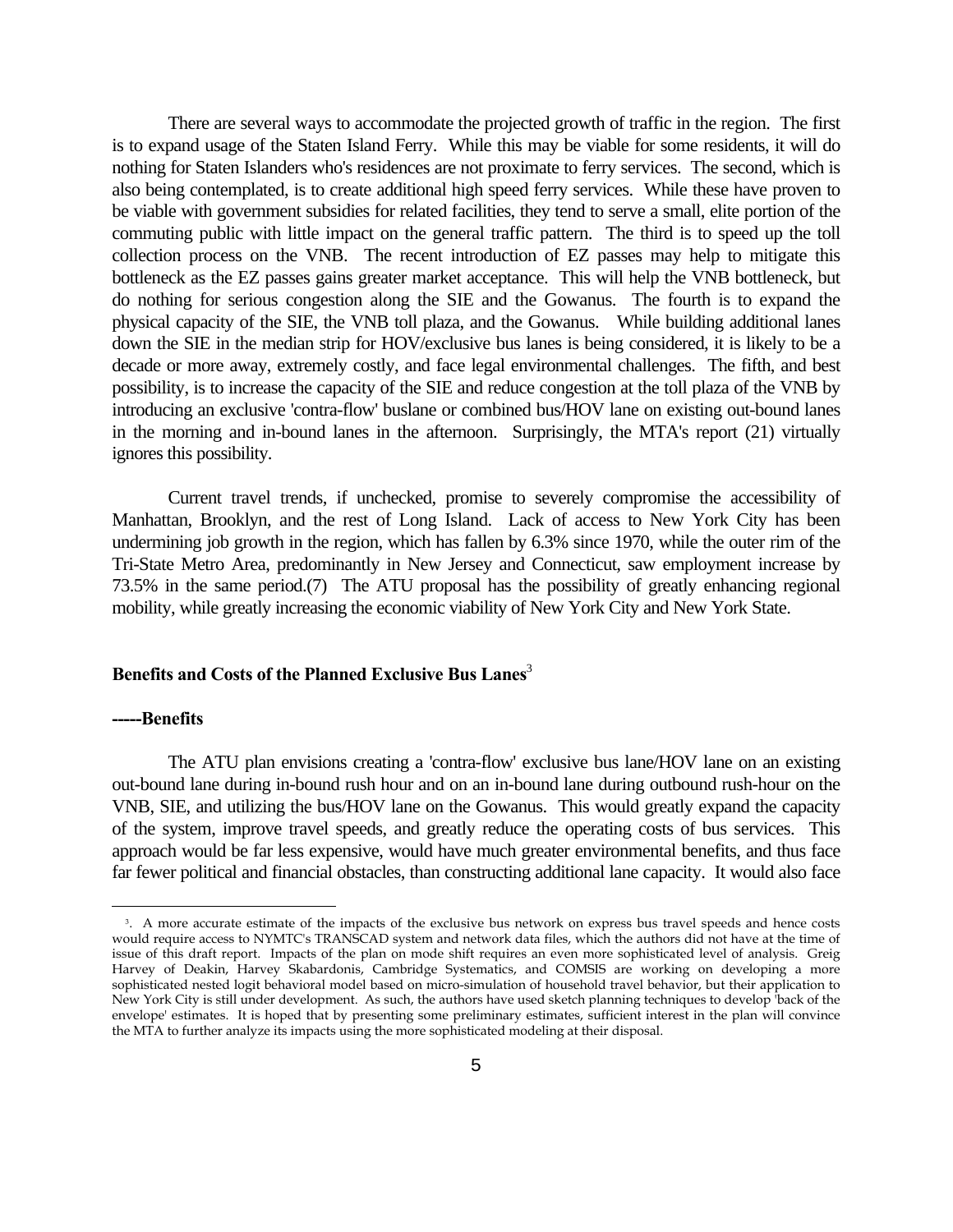less political resistance than converting an existing in-bound lane to an exclusive bus/HOV lane during morning rush hour.

The problem is congestion along the SIE, the Gowanus, and at the VNB toll plaza, and not on the bridge itself. In 1996, roughly 16,000 vehicles were taking the SIE, VNB, and Gowanus Expressways per hour between 8 - 10 am every day, (20), of which roughly 9,000 was on the in-bound side.<sup>4</sup> While there are six lanes over the VNB, or 1,500 vehicles per hour per lane, which is well below the 2000 vehicles per hour maximum capacity to maintain free flow travel speeds. Along the three-lane SIE and Gowanus, there are nearly 3000 vehicles per lane per hour, (23) well over total capacity of 2300 vehicles per hour, let alone the free-flow capacity of 2000. The American Automobile Association has given this stretch of road the dubious distinction of being one of the ten most congested expressways in the country. (20)

Each lane on the route from SI to Manhattan, if operated as an exclusive bus lane, could increase its carrying capacity from a U.S. standard 2,300 passengers per hour to 22,500 passengers per hour. The single exclusive buslane/HOV mixed lane on the Gowanus is moving 12,000 people per lane, increasing the capacity of that lane by five times. The introduction of a single contra-flow express bus/HOV lane will increase the road's capacity by 2.75 times. Existing roadway capacity would therefore be more than sufficient to handle current traffic at free-flow speeds and increase the roadway capacity sufficiently to more than handle projected regional growth, with minimal cost outlays. (23) The economic benefit resulting from this increase in capacity would be the value of infrastructure that does not have to be built to accommodate projected growth in traffic.

If the exclusive bus lane system were implemented, travel speeds would be reduced from the current average Staten Island Express Bus peak-hour travel time of 90 minutes, to their free flow travel time averaging closer to 60 minutes each way, saving roughly 33% of the travel time<sup>5</sup>.

This dramatic decrease in travel time would have three positive effects. First, it would reduce what is known as the 'generalized cost' of making the trip from Staten Island to Manhattan for the current 8000 daily riders. Many recent studies indicate that people's willingness to pay to save travel time is roughly equivalent to their average hourly wage rate. Current average hourly wage rates in

 $\overline{\phantom{0}}$ 

<sup>4</sup> . Estimated based on percentages from 1990 MTA data. (9)

<sup>5</sup> . Estimate of 30 minutes in time savings is based on the following. Recent data from the Gowanus Expressway HOV/bus lane shows travel time savings of 15 minutes per trip. (20) Another 15 minutes of additional savings resulting from HOV/bus lanes on the SIE and VNB is a reasonable assumption. This corresponds with estimates from the scheduling department of ATU. Rush hour travel times on the longest route was 2 hours and 6 minutes, compared to 1 hour and 28 minutes during non-peak, for a travel speed increase of 43%. Averages were considered to be around 30 minutes on a 90 minute average trip, for a 33% increase in travel speed. The MTA's Faster than Walking study found congestion responsible for some 23.9% of time delays on surface bus service. While follow up studies underway at the University Transportation Research Center indicate that a lot of the rush-hour travel time increases are the result of delays from loading and unloading and fare collection more than congestion on the road network per se, this is much less true for express bus service, where longer distances over crowded highways and relatively infrequent stops will tend to increase the importance of traffic delays and decrease the importance of loading and unloading and fare collection delays to a minimum.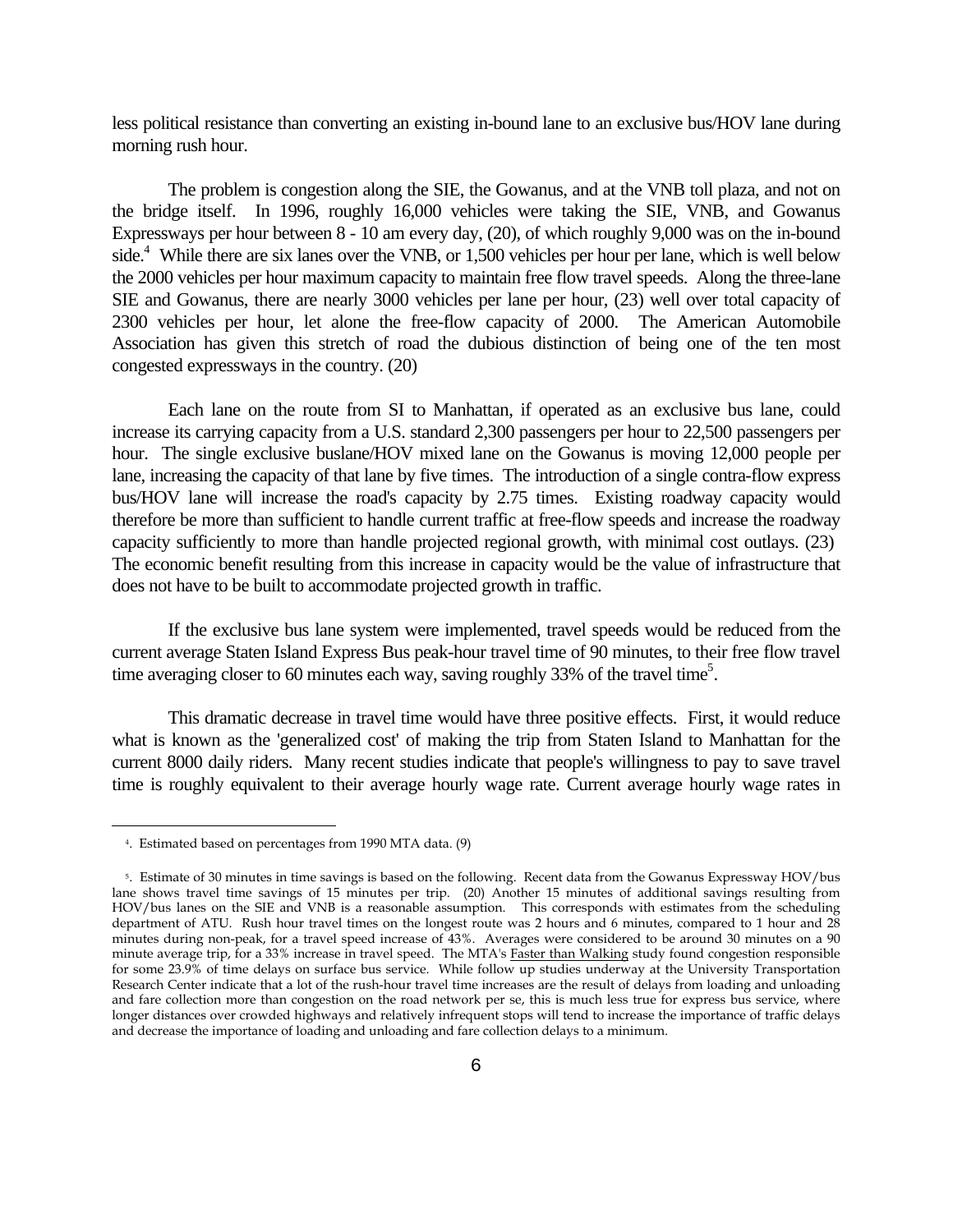Staten Island is \$8.75 an hour (\$17,507) (7). The benefit to Staten Islanders from this reduction in travel time would be \$8.75 a day times 250 work days a year, or \$2,187.50 per person. This would result in a benefit of \$17.5 million dollars to Staten Island, which would be shared between commuters and owners of real estate who would benefit by increased real estate values.

Secondly, it would increase the ridership of express bus service. We know that ridership is a function of the generalized cost of making a trip, and the 'generalized cost' is primarily determined by out of pocket expenses and travel time. The total generalized cost of making the trip by SIEB to Manhattan is 3 hours (at \$8.75/hour, or \$26.25) plus out of pocket expenses of \$8.00 a day, for a total of \$34.25 a day. The reduction in the travel time by one hour a day would thus reduce the generalized cost of the trip by 26%. We know the recent increase in MTA fares by \$0.25/trip or \$0.50/day per commuter, increased the average cost of a trip by the average New York City Transit commuter by about 6%, and decreased ridership by  $2.1\%$ . Thus, the impact in ridership of a 26% reduction in the generalized cost of the trip would be a roughly 9.1% increase, or an increase from 8000 daily passengers to 8728 daily passengers, or an additional 364,000 total trips a year. This would bring an additional annual revenue of \$728,000 a year at the new rate, worth a net present value of some \$8.56 million.

Finally, the decrease in travel time would greatly reduce the operating costs of providing the bus services. According to an MTA study Faster than Walking? (3), there is roughly a one to one correlation between bus operating costs and travel time, as the major operating expenses are driver's salaries, fuel, and bus maintenance, all of which vary with travel time and distance. The MTA estimates that a 1% increase in travel time leads to a 1% increase in variable operating costs. As the exclusive bus lanes could reduce travel times by at least 33%, the plan would also reduce operating costs by 33%. As currently, the variable operating costs of SIEB service is \$26.4 million, a 33% reduction in this cost would yield a stream of values worth \$8.75 million a year into perpetuity. Actually, as congestion increases, the value of this benefit will substantially increase, but for our purposes we will assume a fixed flow of benefits into perpetuity. The present value of this stream of benefits at current interest rates of 8.5% is \$72.25 million. This will reduce the per passenger and per mile operating cost of express bus service. There will also be environmental and other externality benefits, but they will be quantified separately in aggregate form.

#### **-----Costs**

i

While the cost of building the proposed contra-flow HOV/bus lane would not be insignificant, it would be more than outweighed by the benefits resulting from the increased road capacity.

<sup>6</sup> . Average travel time per trip in New York City is 22 minutes, or 44 minutes a day. At the average Staten Island wage rate of \$8.75 an hour, this is worth \$6.40. Plus, the average New York City Transit commuter spends \$2.50 a day in cash. The average generalized cost of commuting in New York is \$8.90 per day. The increase of the MTA fare from \$1.25 to \$1.50 per trip, or from \$2.50 to \$3.00 per day in cash payments increased the total generalized cost of the trip by New Yorkers by 6%.(8)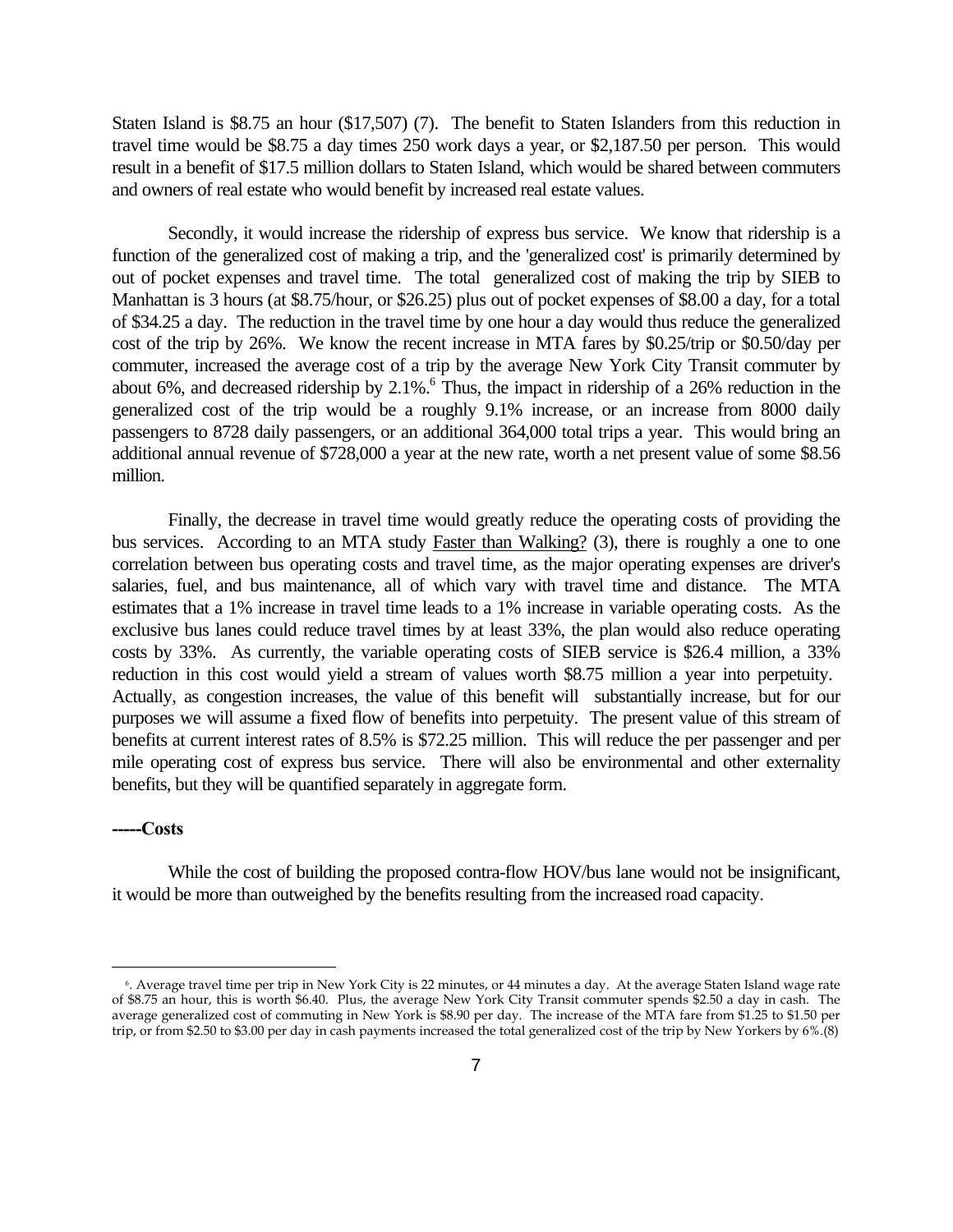<span id="page-10-0"></span>Of more immediate concern to SIEB service, the increase in ridership resulting from the faster service would require an expansion of the existing vehicle fleet and the number of drivers in order to handle this increase. This increase in ridership would require an additional 15 big new buses a year to accommodate, based on MTA estimates (12) Given current interest rates of 8.5%, and a total cost of \$6 million (\$400,000 each), this would require \$817,000 in annual payments for the entire fleet to pay off in the 12 year life of the bus, plus \$1.360 million a year additional to operate the vehicles (at \$90,609 per vehicle)(12), for a total of \$2.177 million a year increase in costs, or a net present value of \$24.89 million.

This \$2.177 million in annual increased costs is more than outweighed by the \$26.2 million saved annually due to reductions in operating costs and increases in travel speeds, plus the additional \$728,000 in passenger revenue. The total quantified net benefit of implementing exclusive bus lanes is thus roughly \$24.80 million per year, with a net present value of \$261.74 million in benefits. The financial impact on the MTA would be the \$8.75 million in annual savings plus an estimated \$880,000 in additional revenue from new passengers, less the \$2.77 million cost of providing additional service, for a net financial improvement of \$6.86 million a year.

#### **Benefits of the Reduction of the Staten Island Express Bus Fare from \$4.00 to \$2.00**

#### **-----Benefits**

The benefits of reducing the fare from its current \$4.00 to \$2.00 would be several. First, it would put \$2.00 per trip, or \$4.00 per day back into the pockets of each of the current 8000 daily Staten Island Express Bus commuters. That's \$8 million dollars a year saved by Staten Islanders which could be spent in the New York Metropolitan Region.

Second, it would increase the ridership of Staten Island Express Bus service. The reduction in the fare from \$4.00 to \$2.00 each way will reduce the generalized cost of making the trip from \$34.25 a day to \$30.25, for a 12% reduction in the generalized cost of making the trip. We know from the discussion above that a 6% increase in the generalized cost of public transit service led to a 2.1% reduction in travel. Therefore, we can estimate that a 12% reduction in the generalized cost of travel will lead to a 4.2% increase in the level of ridership.

There are considerable externality costs which would be saved by the implementation of the plan, such as the reduction of traffic congestion on the main highways into Manhattan, and the reduction of air emissions and safety externalities resulting from a reduction of trips made by private car. These externality benefits are discussed on pp. 9-10.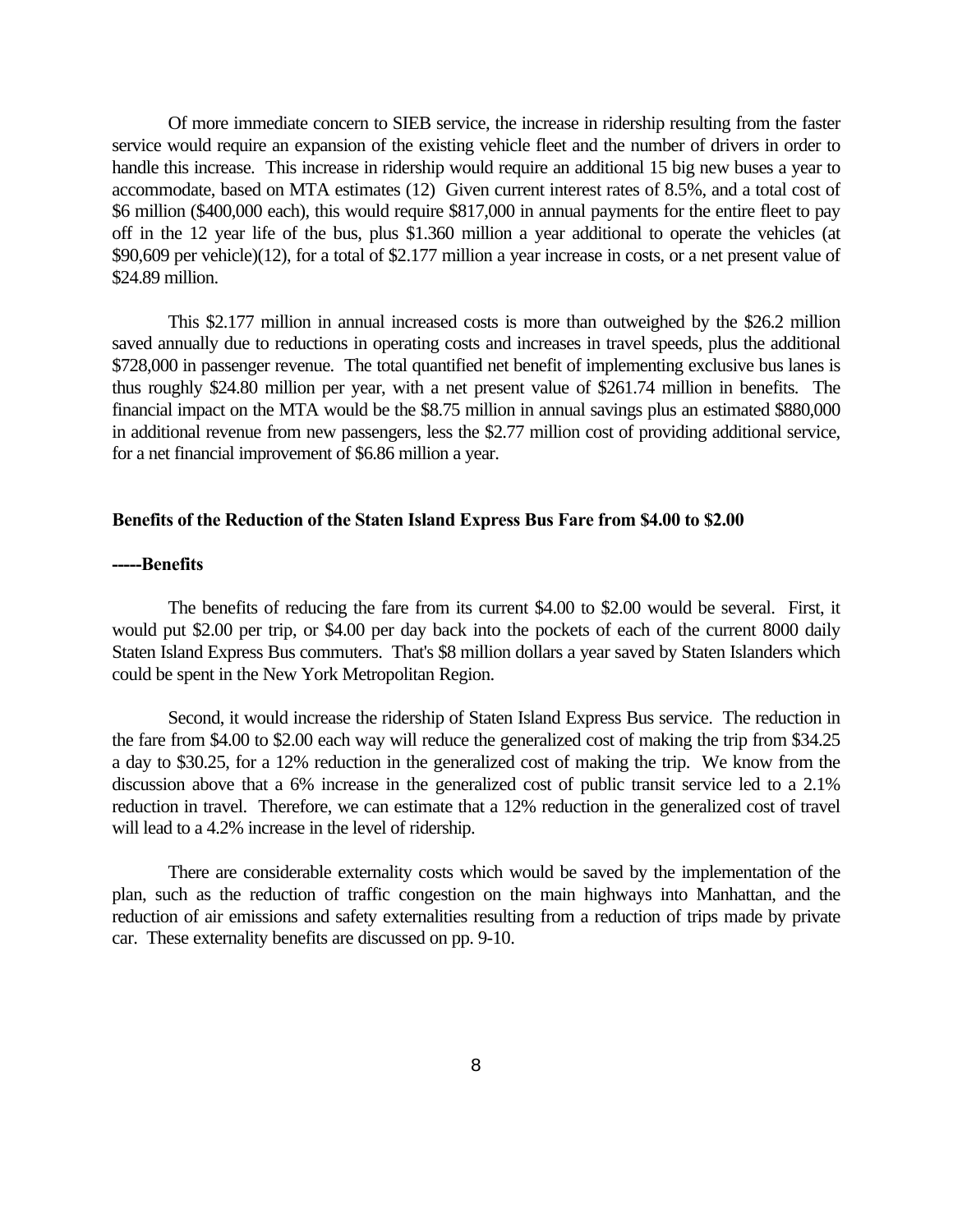#### **-----Costs**

The impact of the plan on revenues of the MTA would be a loss of revenue of \$7.664 million. This loss of revenue is less than the total \$8 million gained by Staten Islanders from lower fares by \$336,000 because lower fares would attract an additional 336 daily passengers, or some 168,000 new trips a year.

At the same time, accommodating these new trips would require adding 7 more buses a year. At a total cost of \$2.8 million, amortized over 12 years, the additional buses would cost \$381,228 a year, plus \$634,263 to operate them, totaling \$1.016 million a year. Thus, if externalities are excluded, costs would outweigh benefits by \$680,000 a year, or a net present value of \$8 million. The externality benefits of the plan would more than compensate for this modest difference.

From a financial perspective, the MTA stands to lose \$7.664 million a year in revenue as a result of the fare reduction, plus will incur new costs of \$1.016 million a year to provide increased service, for an additional \$8.680 million in expenditures a year. Nonetheless, this represents only 5% of the projected \$161 million annual (14) loss from the planned MTA change from two fare to one fare zones, which will primarily benefit the other boroughs.

#### **Benefits and Costs of the Introduction of Bigger and Faster Buses**

#### **-----Benefits**

MTA has done a cost benefit analysis of the impact of using bigger buses on SIEB routes.(12) The MTA currently favors a scenario where 103 operating vehicles would replace 121 operating vehicles, reducing the entire fleet from 142 to 120, which would allow for a modest increase in capacity to accommodate a projected 7% increase in annual demand. This scenario yields the following benefits.

First, by reducing the number of vehicles required to service the existing level of demand, 18 fewer buses would need to be in operation, reducing annual operating costs by \$1.63 million. Secondly, the increase in capacity, faster buses, and greater quality of service would generate a 7% increase of riders along some routes, yielding an estimated increase in revenues of \$420,760 at the new \$2.00 fare. Finally, the faster buses would increase travel speeds by perhaps 5%, saving SIEB riders roughly 1,200 hours a day, or 300,000 hours a year. This benefit in travel time saved is worth roughly \$2.625 million annually. Total benefits of the switch to large buses would therefore be \$4.6758 million annually. (12)

Finally, the introduction of the new buses would allow the use of television monitors. Programming could have both entertainment and informational value, while also including advertisements. While the aggregate social costs and benefits of such a plan are difficult to quantify, an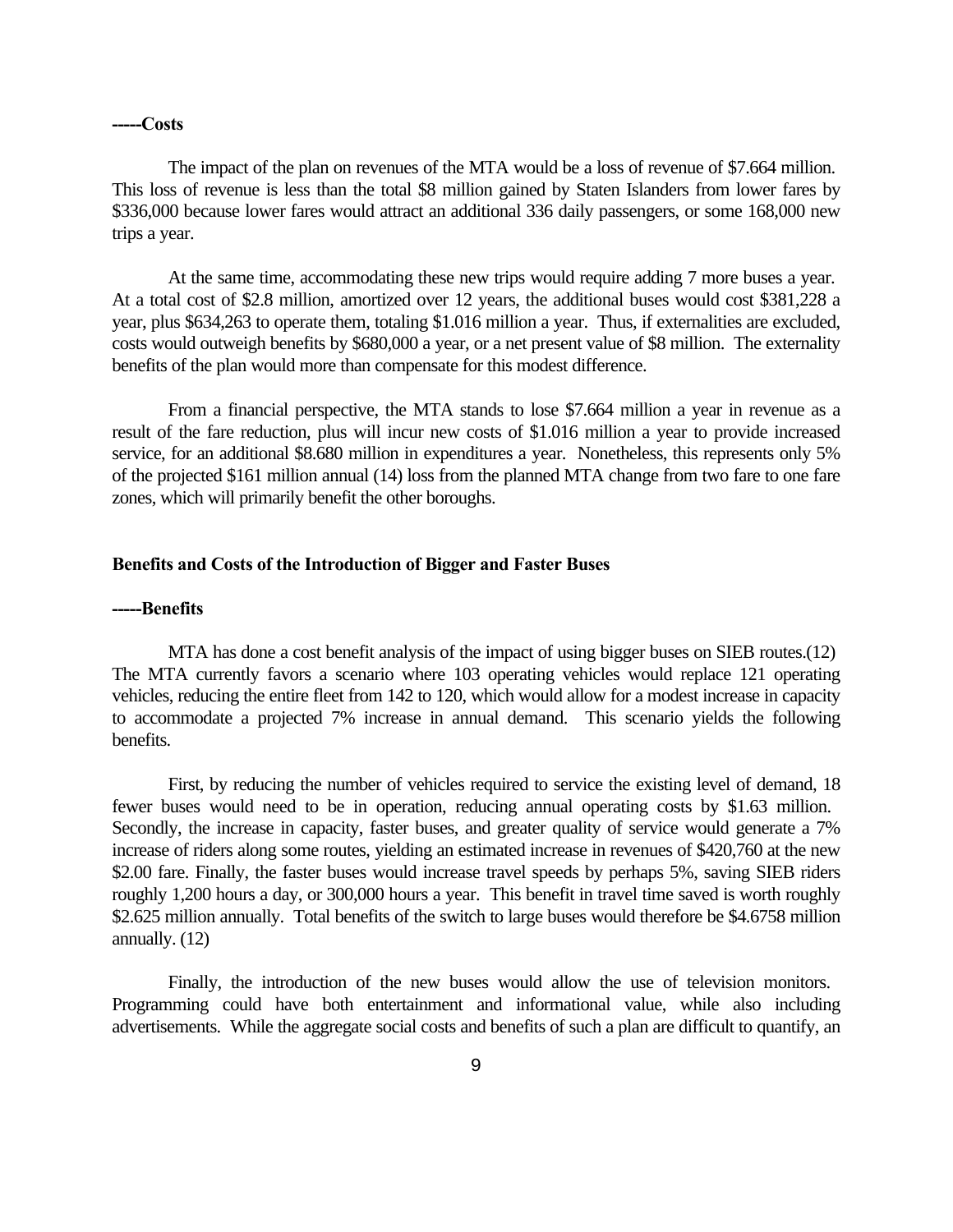estimated \$90,000 a year in additional advertising revenues above the costs of installing the system is a reasonable estimate.

#### **-----Costs**

As the operating costs of the two types of buses are roughly equivalent, the primary cost of the switch-over to larger buses involves the increased capital expenditure. According to the MTA, the incremental capital cost of buying the additional buses, at \$400,000 each, after selling the old buses which are reasonably new for \$265,000 each, and considering that the buses retain \$40,000 of their value after 12 years of use, the MTA projects a total 12 year value of \$6.280 million for the retrofit of the fleet. This would require payments of only \$321,240 a year to make the shift. (12)

If the plan were implemented without the addition of exclusive bus lanes and the reduced fare, there would be a projected 2 minute increase in waiting time per trip due to cutback in the level of service, or a 4 minute per passenger increase in waiting time. This represents an estimated 133,333 hours of extra waiting a year, or about \$1.166 million in wasted time. If the plan were implemented with the addition of exclusive bus lanes and reduced fares, however, there would be no need to decrease service frequency, and it could in fact be increased in some areas.

The total benefits thus exceed the total costs by \$4.36 million a year. The financial impacts of the plan would be to increase the MTAs annual revenues by \$1.73 million. If the impacts of the three plans are combined, the plan shows a net benefit of \$28.47 million a year, which has a net present value of \$335 million.

#### **Other Possible Cost Savings on SIEB**

There are other possible sources of cost savings that could help to finance the loss of revenues resulting from the reduction in the SIEB fare. One possibility worth exploring would be to have SIEB drivers, many of whom are idled in Manhattan between rush hours, provide paratransit services in Manhattan during these times. In order to comply with the Americans With Disabilities Act (ADA), New York spends \$3,408,864 a year on paratransit services for the disabled just for services in Manhattan. This service is 100% subsidized. (13)

Unlike SIEB service, which has a high level of ridership during the rush hours, and low levels of ridership during the rest of the day, these services tend to be in greatest demand during the day, as many people able to avoid the rush hours choose to do so. While insufficient data was available to determine the level of cost savings the MTA could realize by using SIEB drivers to operate Manhattan paratransit services during the day, it is likely that complying with ADA in this way would be much cheaper than the current \$3.4 million a year subsidy.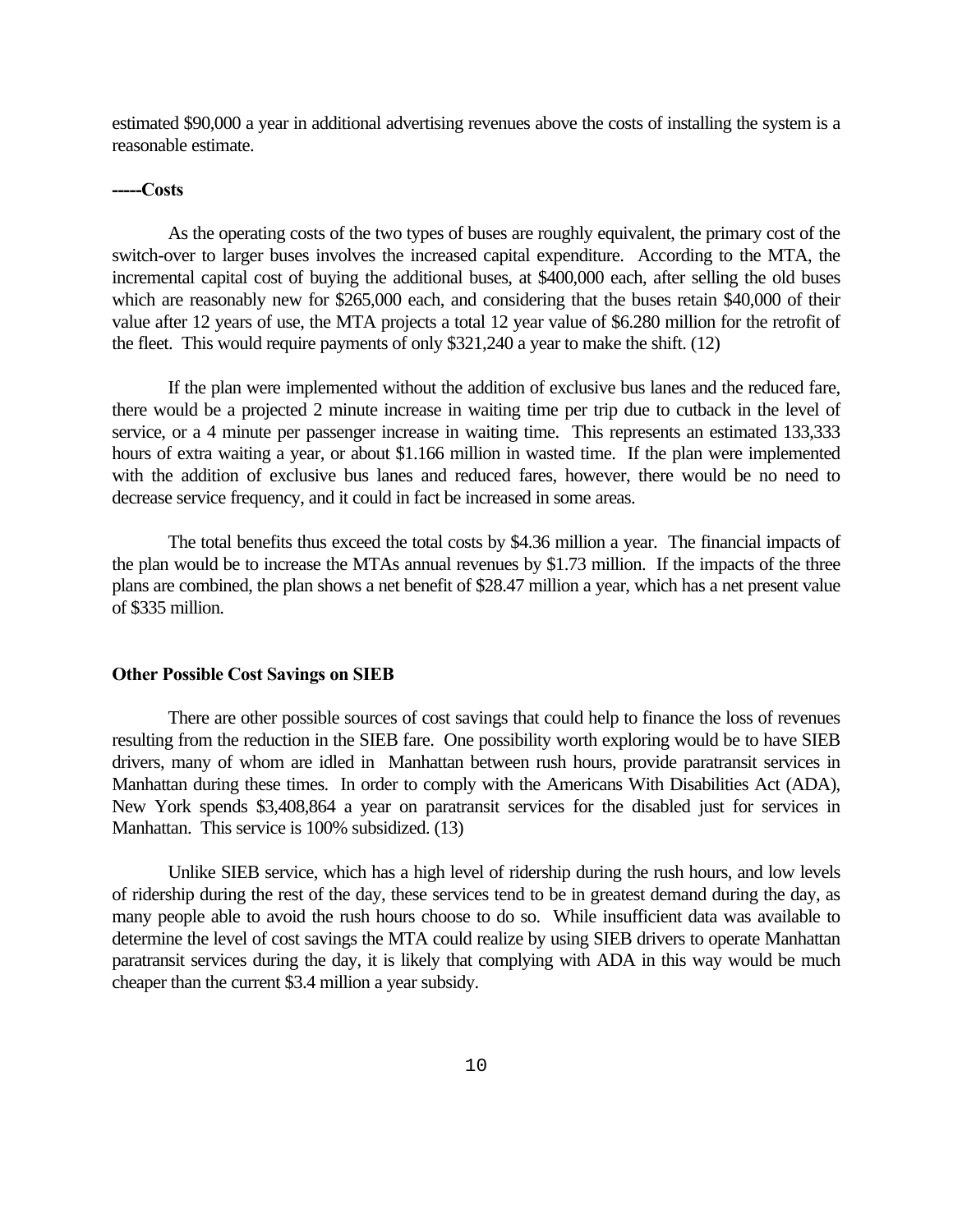#### <span id="page-13-0"></span>**Environmental and Safety Benefits of the Full Plan**

Increasing traffic congestion on the Staten Island Expressway creates an environmental problem which has important economic and financial consequences. New York City is already in Severe Non-Attainment of the Clean Air Act Amendment (CAAA) of 1990's ozone limits. The growth in traffic in the Staten Island corridors is projected to increase by 24% between now and 2010. Auto ownership has grown by 96% in the last 25 years on Staten Island, while the population has only grown by 28.6%. Traffic on the VNB grows at an average of 1.6% a year, and congestion on the Staten Island Expressway is almost the worst in the country. (21) These factors will make it very difficult to meet EPA guidelines.

In order for New York City to be eligible for federal transportation funds, our transportation plans have to be shown to be in 'conformity' with EPA ozone and volatile organic compound (VOC) standards. Next year EPA is expected to greatly tighten their air standards, making it even more difficult for New York City to conform to national clean air standards. Under the current rules, New York City will be required to demonstrate how it plans to reduce ozone-precursor emissions (NO2 and Hydrocarbons) by 15% from 1990 baselines and 3% thereafter. Auto exhaust are a primary source of both VOC and ozone-precursor emissions. Our state implementation plans (SIP) and transportation improvement programs (TIPs) must be found in conformity with these air quality targets or else our eligibility for federal transportation funds will be jeopardized. New York's inability to demonstrate conformity of their current SIP and TIP already threatens the region with potential loss of federal revenues and lawsuits.

The ATU plan will have positive, demonstrable environmental benefits which are both benefits in their own right, and will also facilitate the ability of the New York Metro Region to comply with CAAA and ensure continued federal support.

The ATU plan, by inducing an estimated 1 million new passenger trips of an average of 19 miles per trip to be made by taking express bus service rather than driving their cars, would reduce the total automobile vehicle miles traveled by an estimated 19 million vehicle miles traveled per year. According to OECD and U.S. averages (1, 5, 16) the average car with a catalytic converter generates 0.002kg of NO2 per vehicle mile traveled and 0.0000833kg of HC per vehicle mile traveled, the two principal components of ground level ozone. Thus, the plan would reduce NO2 emissions by 38,000 kilograms and HC by 1,583 kilograms the first year, and every year thereafter, helping the region to comply with CAAA.

The pollution also creates external costs which are paid in the form of lower real estate values and higher public health costs. People with houses near highways find their property values reduced because of poor air quality and noise. Ground level ozone is a major contributor to upper respiratory illnesses such as asthma, bronchitis, and pneumonia, and a contributor to heart disease. While the impacts of these externalities are quite place specific and estimates vary widely, using reasonable OECD averages, (1, 5, 16) which will if anything tend to underestimate external costs due to the high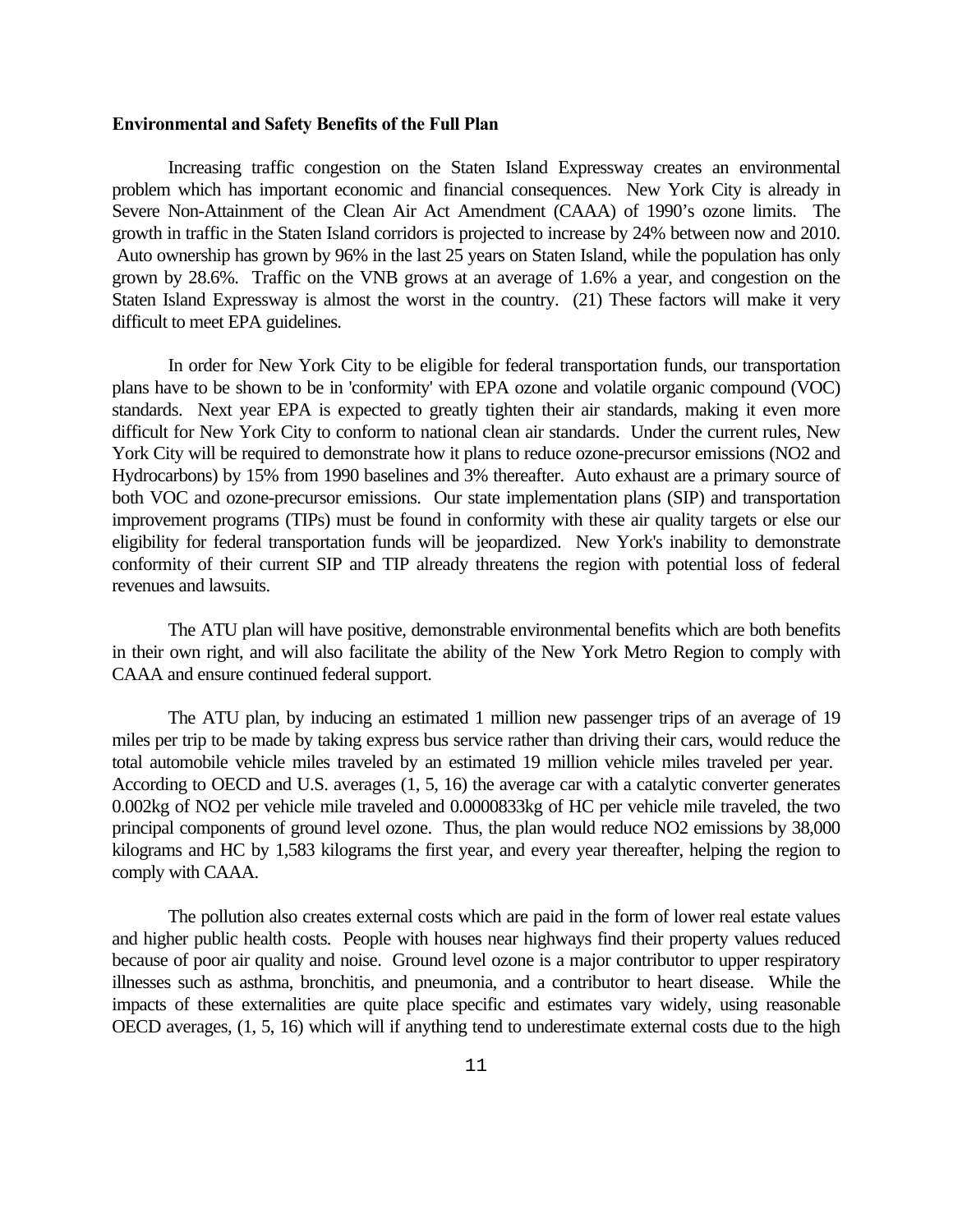population density in the New York Metro area, the average estimated environmental benefit resulting from the shift of a passenger from auto travel to bus travel is \$0.016 per passenger mile traveled. This would result in a \$280,000 savings per year into perpetuity in environmental costs, which has a present value of \$3.42 million.

Even more important in terms of value is the safety improvements resulting from the shift from private automobile to bus due to the enormous costs each year related to the 50,000 national highway deaths and millions of costly accidents. The Federal Highway Administration indicates a mean estimated benefit per passenger mile traveled of roughly \$0.04 in reduced accident costs. (4) The plan would result in a \$730,000 annual savings into perpetuity, with a present value of \$8.58 million. All together, the externality and safety benefits of the full plan have an annual value of \$1.01 million and a net present value worth roughly \$12 million.

#### **The Impact on the MTA's Budget and the Level of Subsidies**

The MTA claims that the plan is just too expensive to implement. It claims that at the current level of subsidy, at \$6.50 per ride, (13) is higher than the level of subsidy per passenger for most other transit services in the region. As a result, they argue, the MTA cannot afford to further subsidize Staten Island Express Bus Service.

If the entire ATU plan were implemented, however, it would have a neutral effect on the MTA's finances, as cost savings and additional revenues would roughly balance the loss of fare revenues. As the current ridership would rise from 4 million to 5 million as a result of the plan, however, the subsidy per passenger would fall from the current MTA estimated subsidy per passenger of \$6.50 per fare (13) to a \$5.20 subsidy per passenger. (See Table II)

Furthermore, using the level of subsidy on a per passenger basis is not a very good way to estimate the efficiency and level of cost recovery for SIEB service. Because express buses tend to service very long trips at a fixed price, with distances equivalent to what are three fare zones in other parts of the city, while Manhattan subway and bus services tend to service very short trips, it is not fair to compare subsidy levels on a per trip basis. Naturally the level of subsidy is going to be larger for SIEB service, as the average trip made by a SIEB passenger is around 19 miles, compared to the average MTA bus ride of only 2.4 miles, and the average subway ride of 6.6 miles. (8) Naturally, since SIEB is providing a different kind of service which caters to the long distance traveler, a more reasonable estimate of efficiency would be either the percentage of cost recovery for the system, or the level of subsidy per passenger mile traveled.

According to the NYCTA, Staten Island Express Bus services recovered 63.1% of their total costs from passenger fares, outperforming all other express and local bus services in New York City. New York City local bus service recovers only 55% of their total costs, Queens local bus service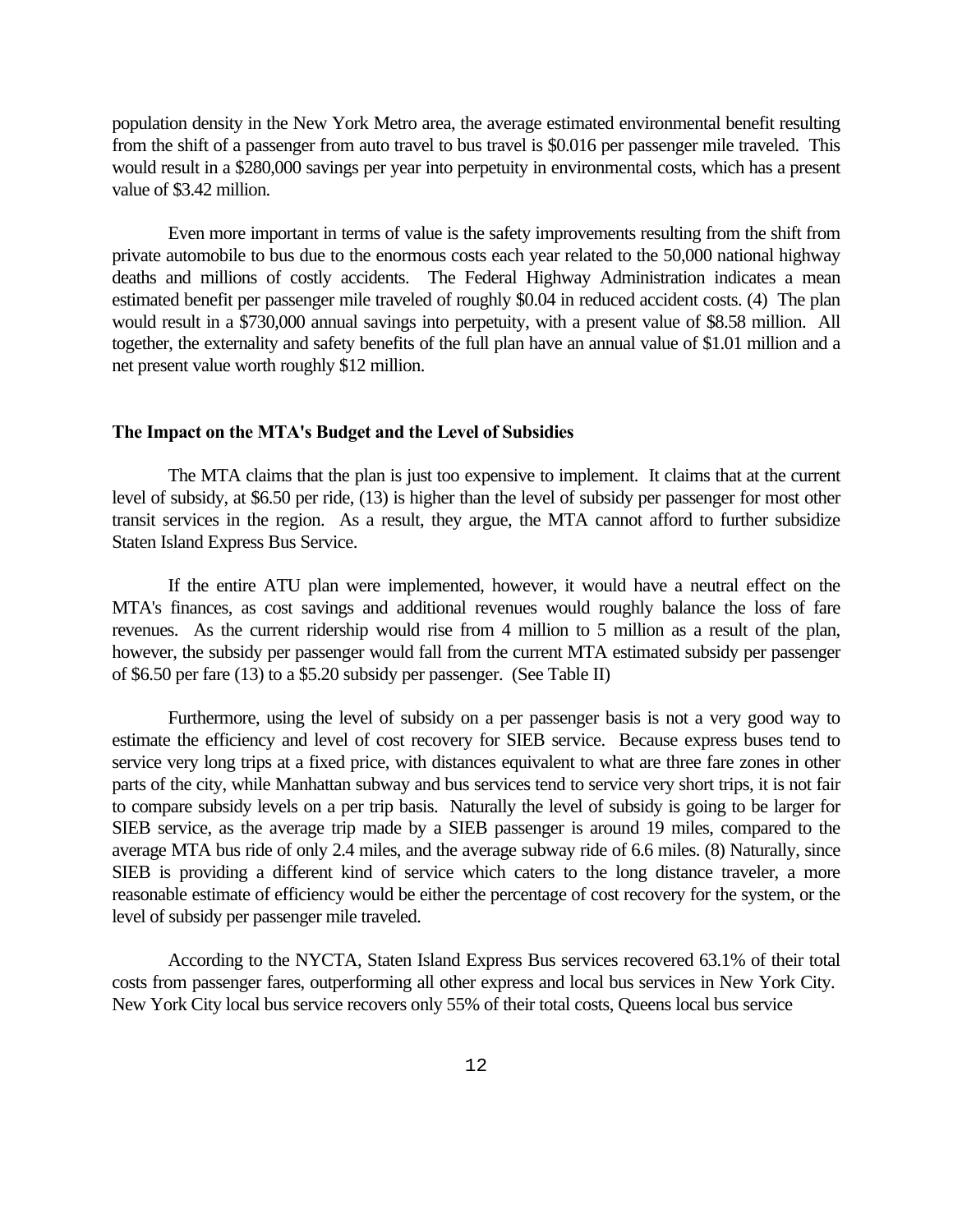#### **Table II**

### **PROJECTED IMPACT OF THE ATU PLAN ON SUBSIDY PER PASSENGER<sup>7</sup>**

Current revenues:\$16 million (4 million times \$4.00) Current Costs: \$42 million (\$24.6 million operating) Current Subsidy: \$26 million Current SIEB Ridership: 4 million Subsidy Per Passenger: \$6.50 (13)

#### **Estimated Impact of ATU Plan on Ridership:**

### **25% increase in ridership in first year, 7% annual increase thereafter**

 (4%) increase from fare reduction (168,000 additional trips per year) (9%) increase from speed increase due to bus lanes (364,000 additional trips per year) (5%) increase from speed increase due to switching from alternative services. (195,000 additional trips per year) (7%) increase per year natural increase due to population increase in area served by SIEB (9, p.12) (273,000 additional trips per year)

#### **Total trips accommodated per bus (including spares): 24,000 (12)**

#### **New Ridership:**

÷,

5 million after 1 year 9.64 million by 2010 at 7% annual growth, est. by MTA

#### **Total Subsidy After ATU Plan Implemented: \$26 million**

(ie. no change: See Table I)

# **New Subsidy Level Per Passenger (Year I):**

**\$5.20**

<sup>7</sup> . While we have used figures provided by the Transit Authority to estimate the level of subsidy on Staten Island Express Bus services, we cannot attest to their validity, as the authors received insufficient information from the Transit Authority to corroborate or refute their estimates. The MTA uses an MTA-wide average to calculate overhead costs for SIEB service, which accounts for \$17.4 million out of \$42 million of SIEB costs. SIEB overhead costs may in fact be lower than MTA averages. Furthermore, MTA figures do not appear to include capital costs which are much higher for subway passengers than for bus passengers.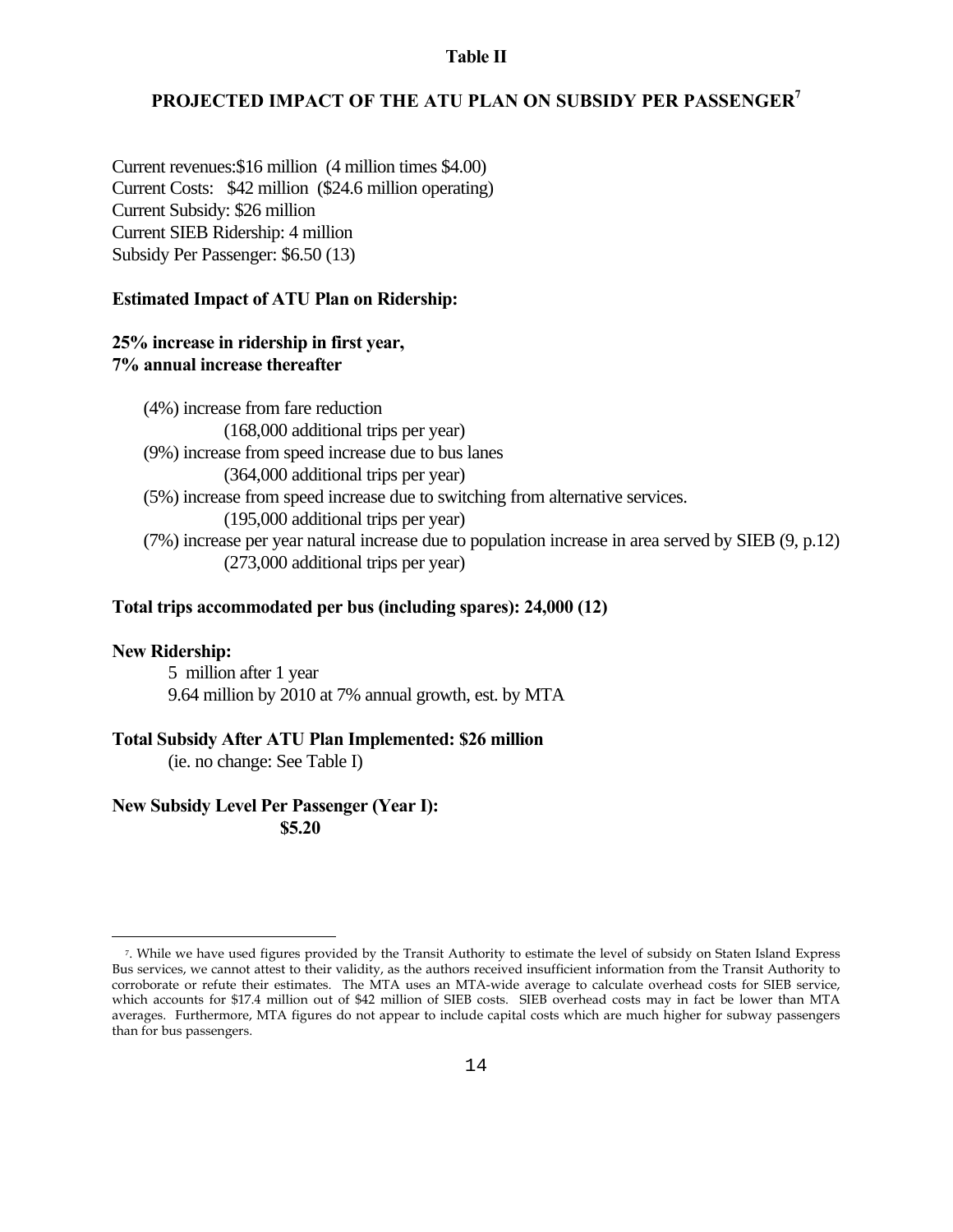recovers only 35% of total costs, and Brooklyn Express Bus services, the best performing express bus service outside SIEB, recovered only 42% of their costs. (11) This service efficiency is often buried by the MTA by quoting SI-wide figures, which include SI local bus services which at 27% have the lowest cost recovery rates in the region due to low density population.

In terms of operating costs per passenger mile, SIEB passengers travel roughly 76 million miles a year, at an annual cost of \$24.6 million, or roughly \$0.32 per passenger mile. This compares favorably to the MTA's bus system-wide average of \$0.79 per passenger mile, and even better than the subway system average of \$0.38 per passenger mile.(22) These performance measures are even more surprising given the fact that capital-intensive systems like the subway tend to have lower operating costs per mile and higher capital costs than bus systems.

Scarcely considered in the debate about the appropriateness of SIEB fares is the fact that SI receives only between 0.9% - 2% of total MTA capital expenditures, while it has 5% of the total New York City population. Each Staten Islander receives only \$30 in MTA capital expenditures per year, while the rest of the City receives \$190.44 per capita. While MTA spokespersons argue that the level of investment per rider is a more appropriate estimate of the level of the MTA's commitment, and notes that SI commuters rely much more heavily on private automobiles than in other boroughs, nonetheless, SI public transit riders receive only \$0.39 per rider in annual capital investments, compared to a citywide average of  $$0.87(13)$ 

#### **Conclusion**

The ATU plan to improve Staten Island Express Bus service by reducing the fare from \$4.00 to \$2.00, by implementing a system of express bus lanes, and by replacing the current bus fleet with larger and faster buses, is fully justifiable in terms of both cost benefit analysis, equity considerations, and the liveability of the community. The net benefits of the entire plan would yield a net benefit of \$29.49 million in annual benefits to New Yorkers, or \$348.75 million in total benefits. The plan would be neutral from the point of view of the MTA's finances. Furthermore, two of the three components of the plan, the exclusive bus lanes and the switch to bigger buses, are justifiable in cost benefit terms in their own right. The reduction in the fare from \$4.00 to \$2.00 is justifiable given the current disproportionate level of capital spending on boroughs other than Staten Island, the level of congestion and environmental and safety externalities it would mitigate. Furthermore, the change would be consistent with the MTA's reduction of fares in two-fare zones to single-fare, which will not benefit many Staten Islanders who rely on express bus services which accommodates the equivalent level of travel of three fare zones in other parts of the city.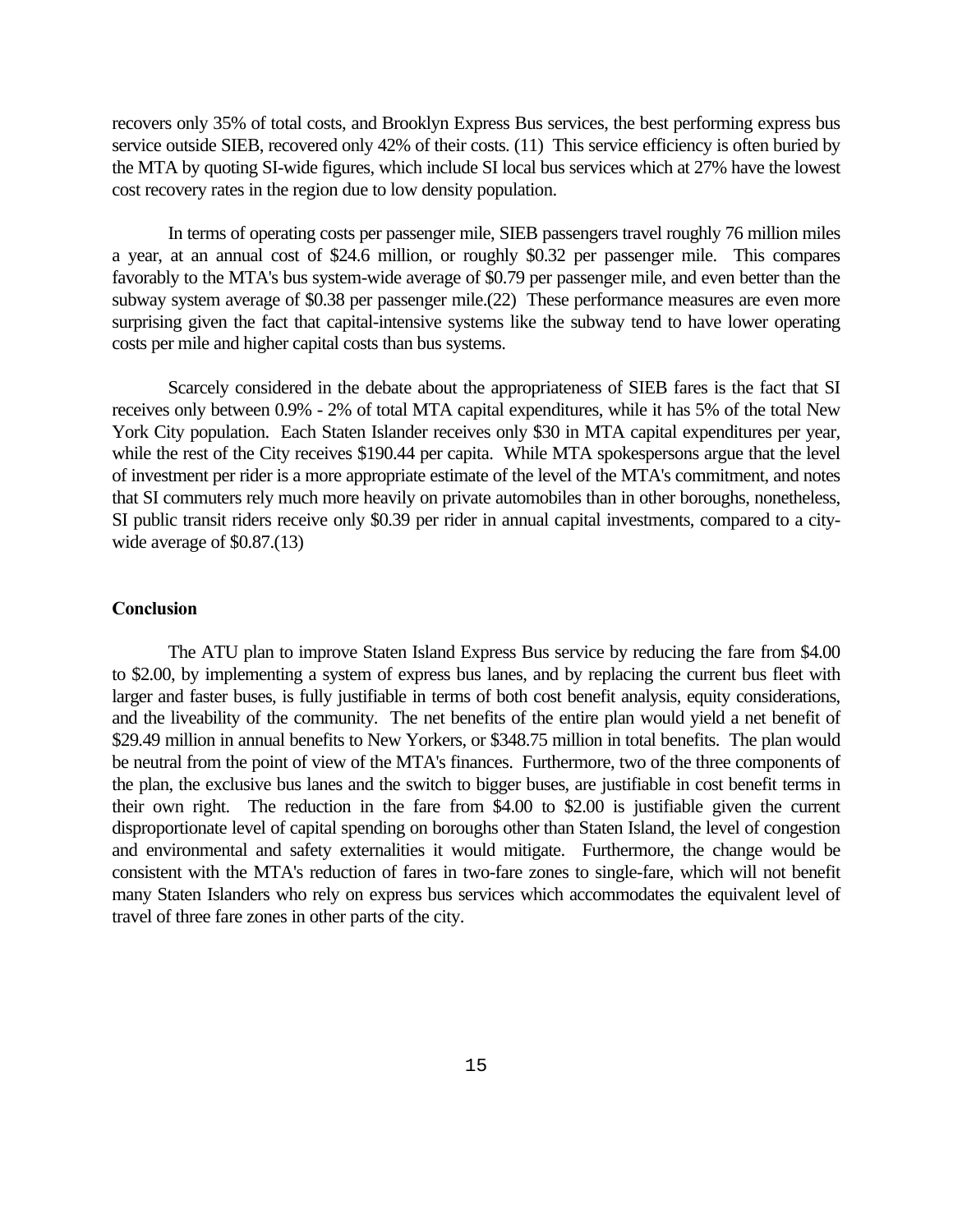#### **SOURCES**

- (1) Decorla-Souza, P. 1994. "Comparing Cost Effectiveness Across Modes," (Washington D.C.: Federal Highway Administration)
- (2) Expanding Metropolitan Highways: Implications for Air Quality and Energy Use. 1995. (Washington, D.C.: Transportation Research Board Special Report No. 245).
- (3) Faster Than Walking? Street Congestion and New York City Transit Buses. 1994. (New York: New York City Transit Authority
- (4) Federal Highway Administration. 1991. The Costs of Highway Crashes (Washington D.C.:FHWA-RD-91-055)
- (5) Kageson, P. 1993. Getting the Prices Right: A European Scheme for Making Transport Pay its True Costs (Brussels: European Federation for Transport and the Environment).
- (6) Ketcham, B. 1995. "Summary of Results: Impact of 25 Cent Subway/Bus Fare Hike." (New York: Ketcham Engineering).
- (7) Ketcham, B. and C. Konheim. 1995 The New York Metropolitan Region. Status Report, Four City Study. (New York: Institute for Public Administration)
- (8) Newman, P. and J. Kenworthy. 1992. Cities and Automobile Dependence (Sydney: Gower Technical)
- (9) New York City Bridge Traffic Volumes 1990. 1991. (New York: New York City Department of Transportation)
- (10) "New York City Transit Authority Loses Bring National Heavy Rail Ridership Down," 1996. Railway Age, August, 1996, Vol. 197, No. 8, p.28.
- (11) New York City Transit Authority. 1990. "Weekday Cost Recovery Ratios by Route." (Information provided by NYCTA to Lawrence Hanley, Sept. 28, 1990 by Howard Benn, Ass. Vice President, Division of Operations Planning).
- (12) New York City Transit Authority, 1996. "Express Bus Deployment Report." (OPx-96091-Rev.2)